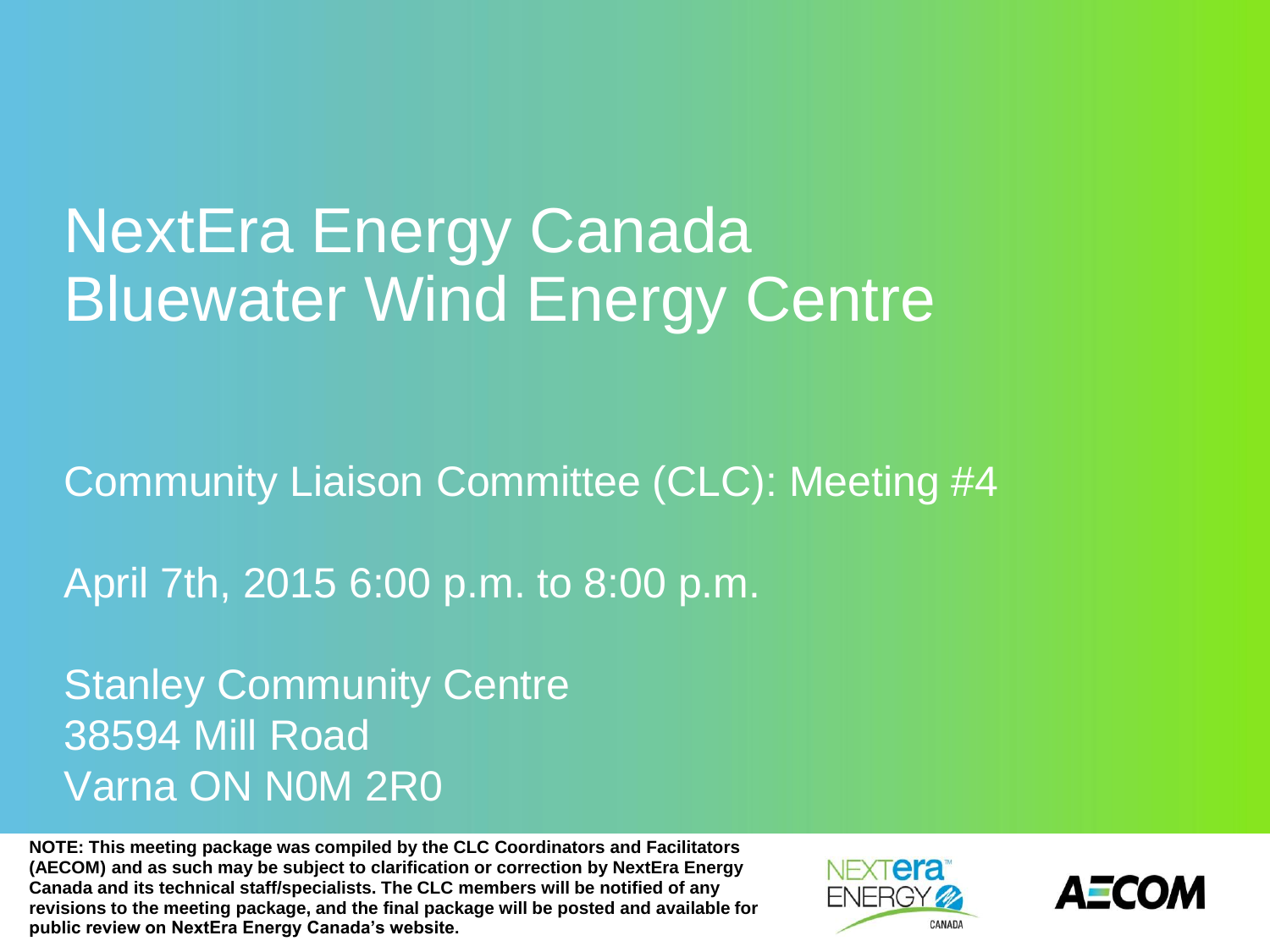# **Agenda**

### 1. Introductions

- 2. Recap of CLC Meeting # 3
	- Construction process
	- Operations Overview
	- Public Attendance and Depositions
- 3. Parking Lot Items and any Questions/Comments Raised since the Third CLC Meeting
- 4. Update on Post-Construction Activities
- 5. Monitoring and Mitigation Measures
- 6. Retirement and Decommissioning Process
- 7. Ongoing Access to Information or Providing Input
- 8. Conclusion of the CLC
- 9. Depositions, if any requests received

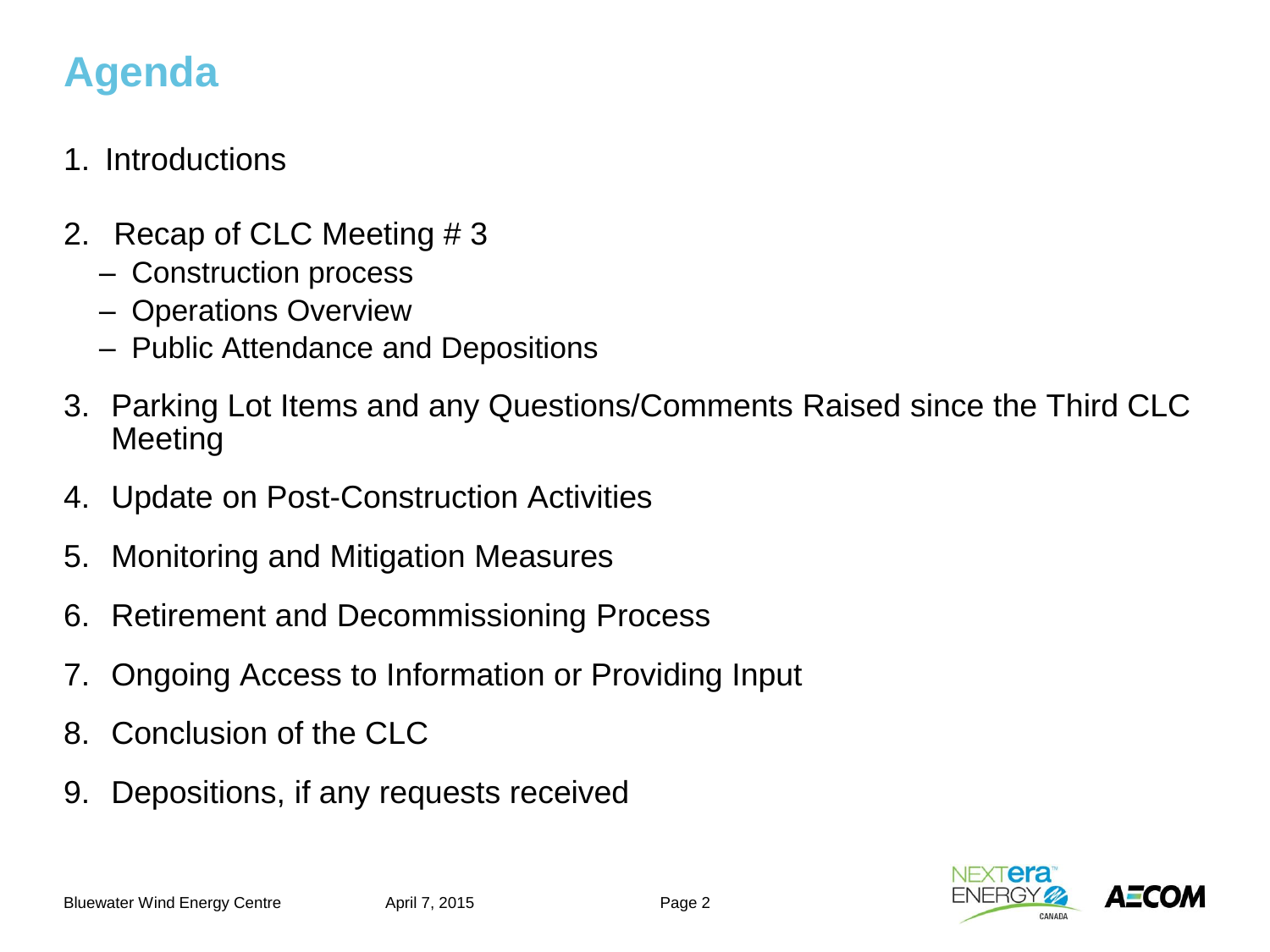## **Introductions**

### **CLC Members:**

- Paul Steckle
- Judy Keightly
- Dean Jacobs
- Kevin Wilbee

### **CLC Coordinators and Facilitators (AECOM):**

- Avril Fisken
- Adam Wright

### **NextEra Energy Canada:**

- Catie Mitchell, Business Manager
- Jeff Damen, Construction
- Andrea Garcia, Environmental Services
- Doug McIntosh, Regional Operations Manager
- Jeffrey MacFarlane, Operations Manager

### **Consultants**

• Christy Humphrey, NRSI

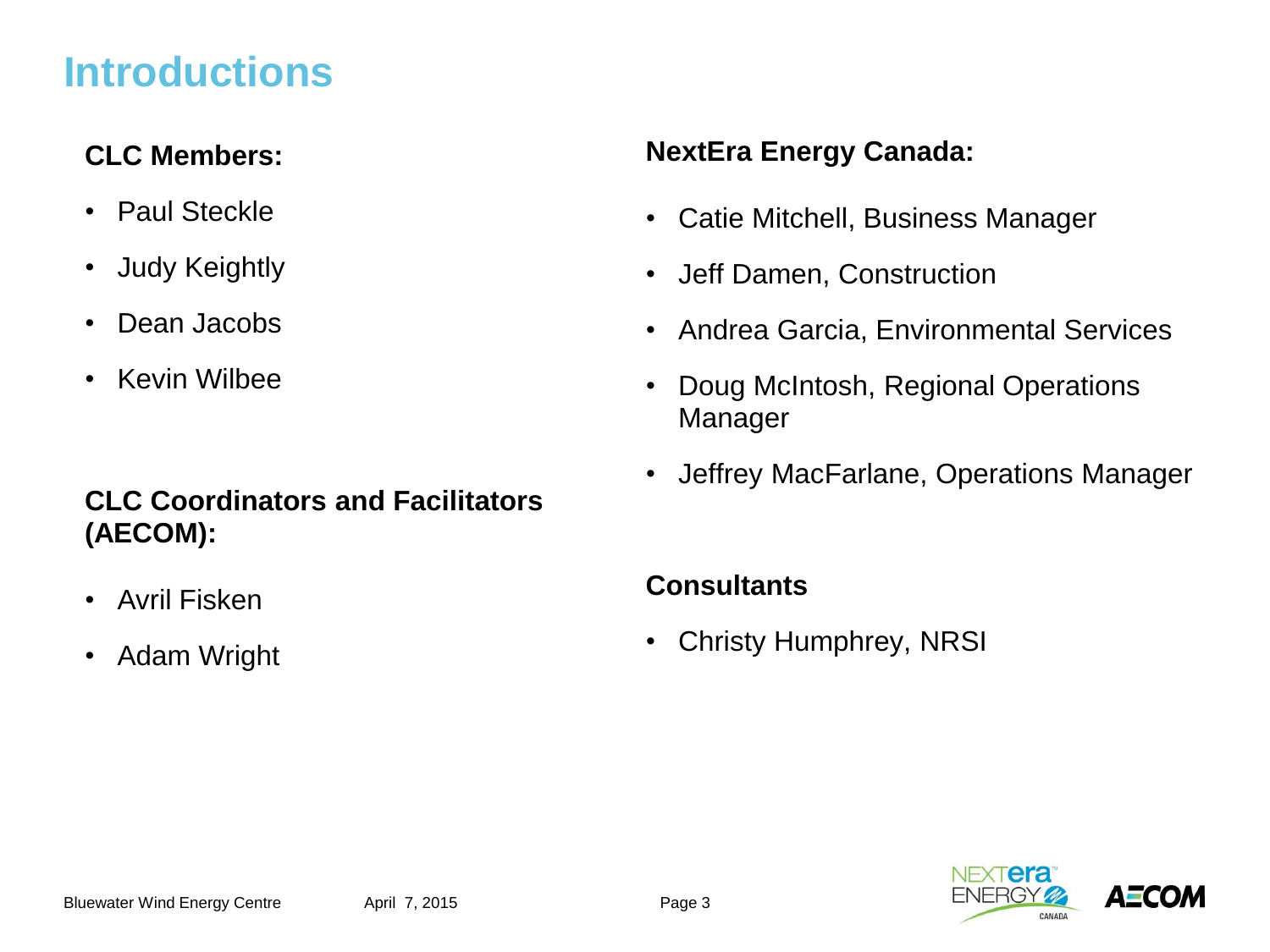### **Recap: CLC Meeting #3 Purpose of the CLC**:

- A forum for two-way communication between NextEra Energy Canada and the public
- An opportunity to provide additional information and updates, and to respond to questions or concerns related to:
	- Construction and installation
	- Use and operation
	- Maintenance
	- Retirement of the Facility

### **Project Overview:**

- Class 4 Wind Facility, in the Municipality of Bluewater and a transmission line that extends into Huron East in Huron County
- 37 turbines, with 80 metre towers and 50.5 metre blades
- A generating capacity of 60 MWs
- Status of studies and approvals.
- Outline of construction process

### **Public Attendance and Depositions:**

- Local residents in attendance.
- No depositions.



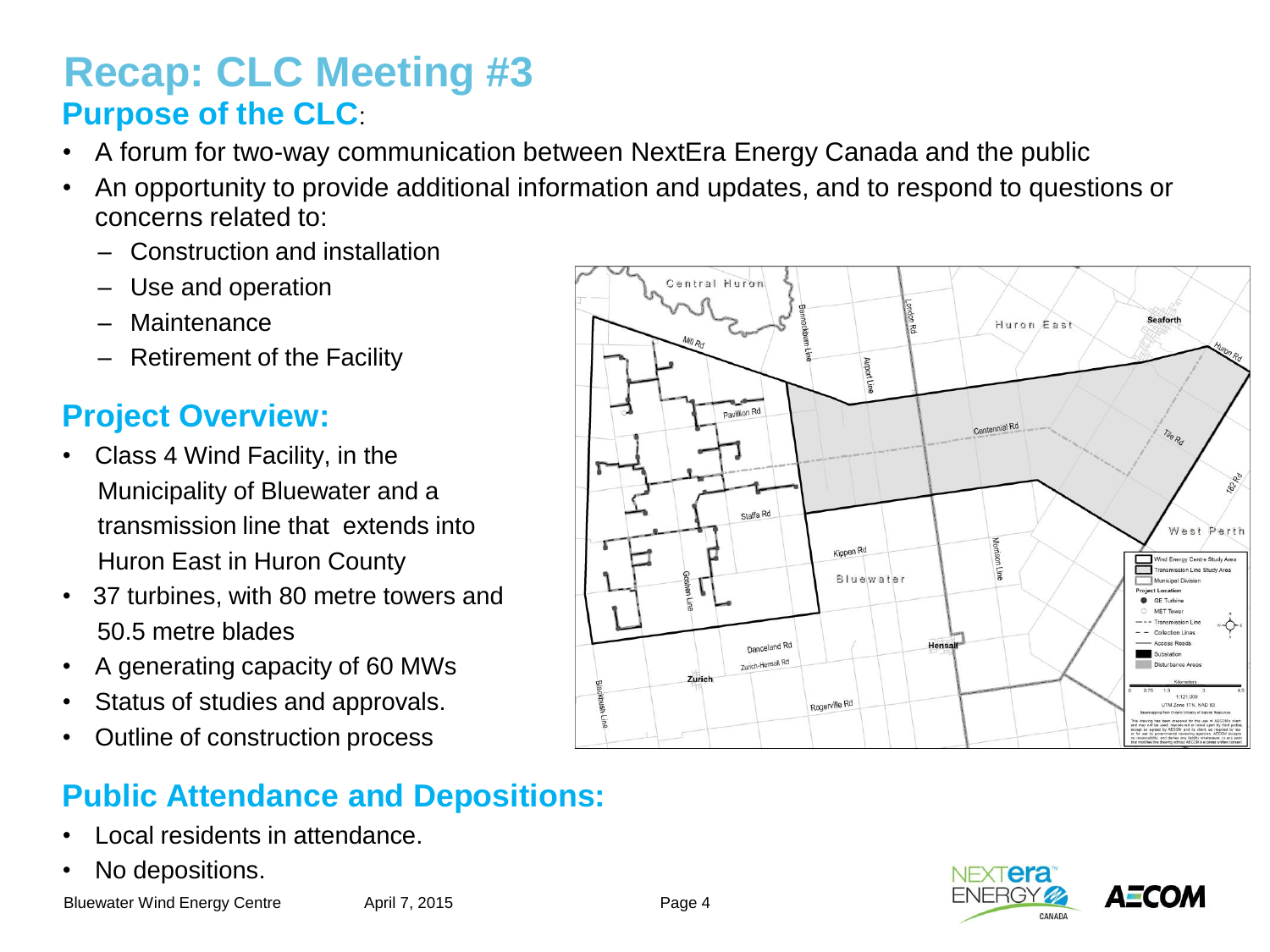# **Recap: CLC Meeting #3**

### **Meeting Summary for our 3rd CLC Meeting:**

- Draft minutes were prepared by AECOM and circulated to the CLC on **January 30, 2015**
- Members were asked to advise AECOM of any errors, omissions or changes by **February 13, 2015**
- All recommended comments/changes were incorporated and the minutes were posted on NextEra's publically accessible website on **February 18, 2015**
- CLC members were also emailed the final minutes on **February 18, 2015**



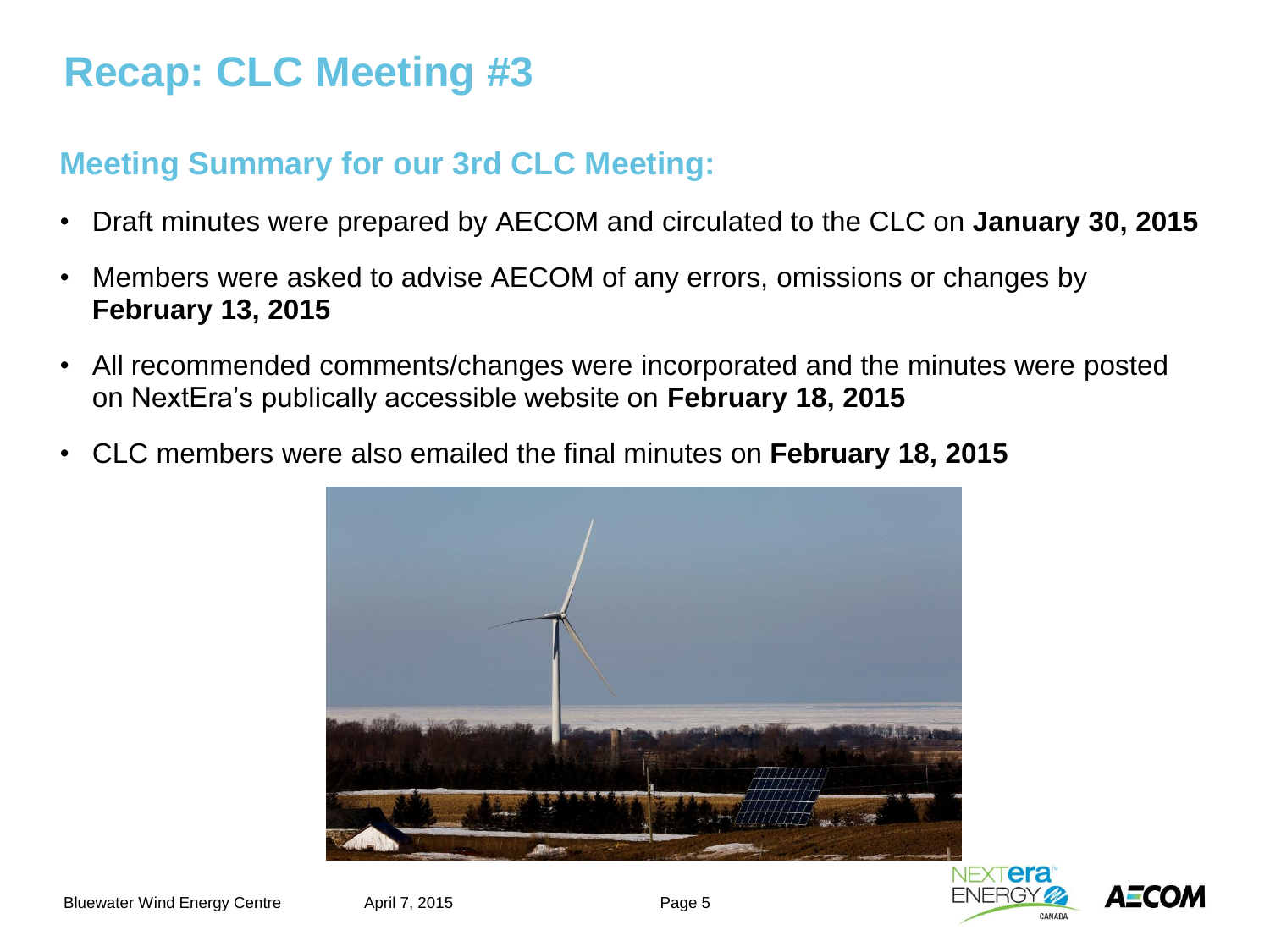# **Recap: CLC Meeting #3 – Post-Construction and Operations**

- **Construction Clean up, Modifications and Road Repairs: July 2014 onward**
- **Reclamation: (August to Spring 2015)**
- **Wind Turbine Commissioning: July 19, 2014**
- **Operations Update and Maintenance Scheduling**
- **Operations – Complaint Resolution process**
- **Monitoring and Mitigation Measures**



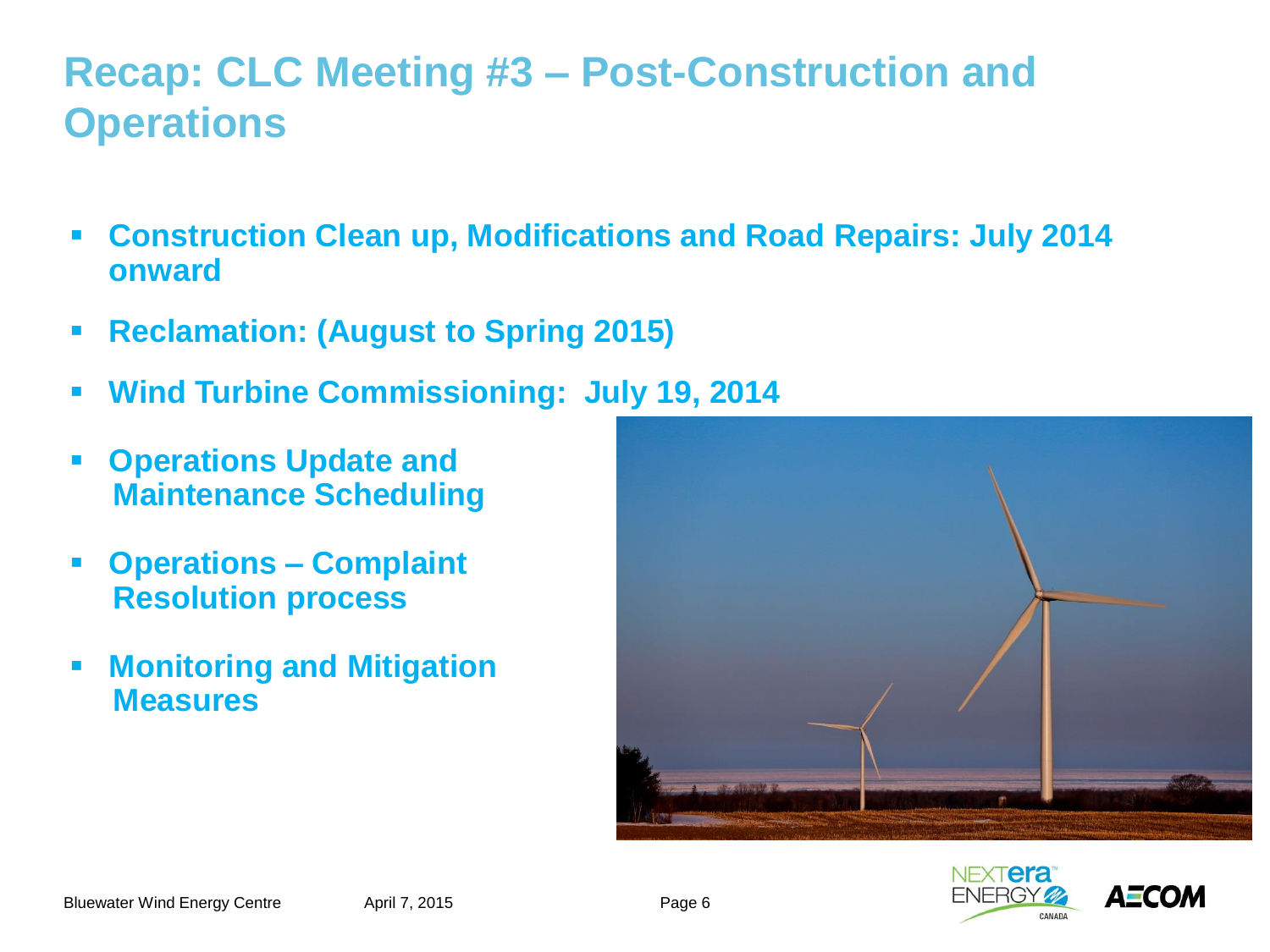# **Recap: CLC Meeting #3 – Parking Lot Items**

| <b>Parking Lot Concern</b>                          | <b>Response to Concern</b>                                                                     |
|-----------------------------------------------------|------------------------------------------------------------------------------------------------|
| <b>Indirect Economic Benefits</b>                   | NextEra to provide study regarding indirect economic benefits.                                 |
| Information regarding seed mixture.                 | NextEra to provide information regarding seed mixture for CLC<br>meeting #4.                   |
| Link to NextEra's emergency protocol.               | Link to be included in FINAL Meeting Summary for CLC #3.                                       |
| <b>Ratio for Butternut re-planting</b>              | NextEra to provide butternut re-planting ratio in Meeting Summary for<br>CLC #3 (see pg. 11).  |
| <b>Update of the Community Benefits Agreement</b>   | NextEra to provide update for CLC meeting #4.                                                  |
| More information regarding the indexing of the CVF. | NextEra to provide additional information regarding indexing of the<br>CVF for CLC meeting #4. |

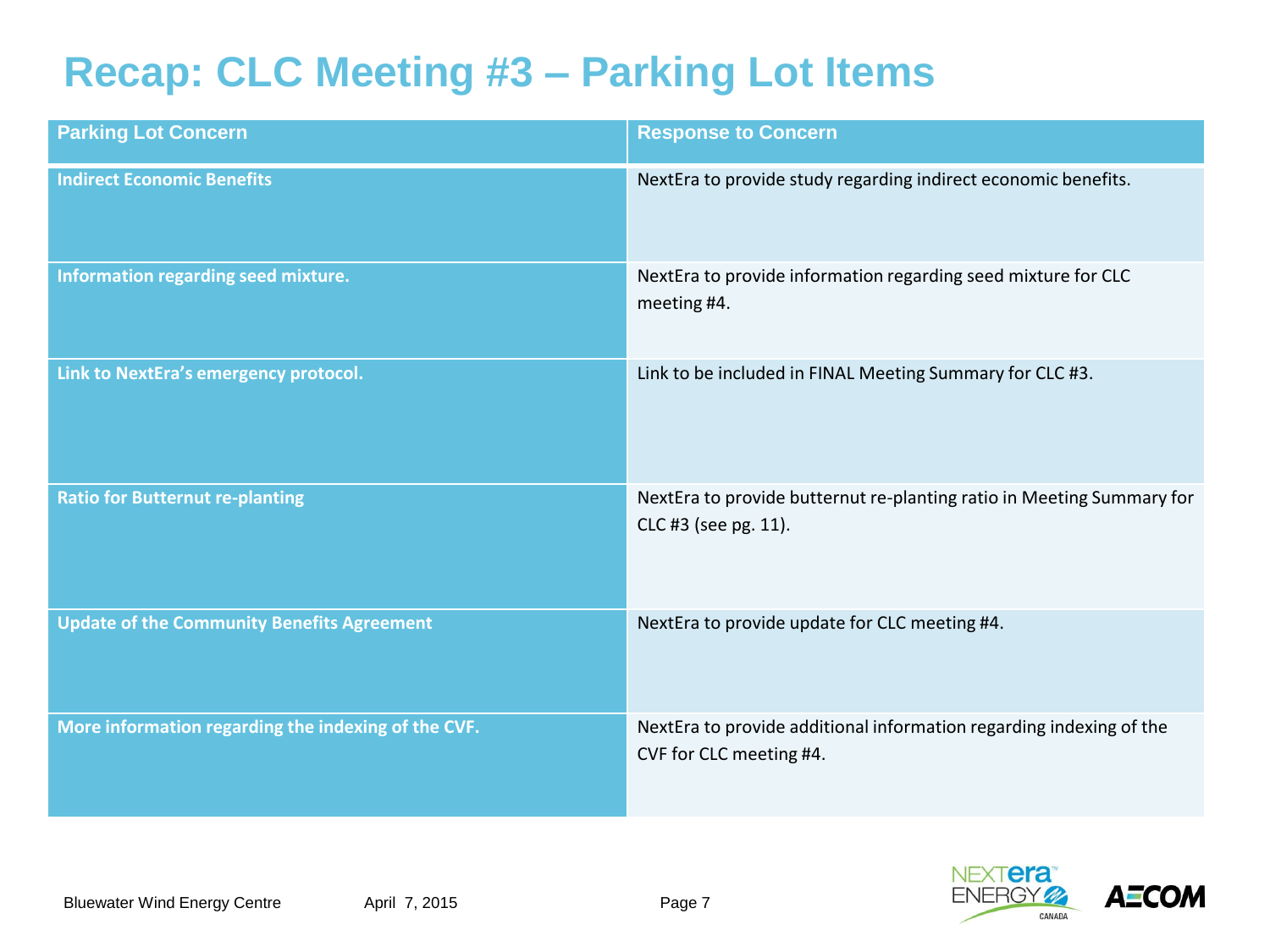# **Status of Post-Construction Activities**

### **1) Modifications and Road Repairs: largely complete**

– NextEra is complete with its physical restoration work but has an agreement in place with the Municipality of Bluewater to pay for the restoration of key roads that were used during construction. This concluded in September 2014 and payment was made to the Public Works department to complete necessary repairs.

### **2) Reclamation: (August to Spring 2015)**

- Stripped soil will be replaced and re-contoured in the construction areas and disturbed areas will be reseeded during appropriate conditions for germination (as seasonality allows).
- The majority of the restoration work in 2015 will be drainage repair related

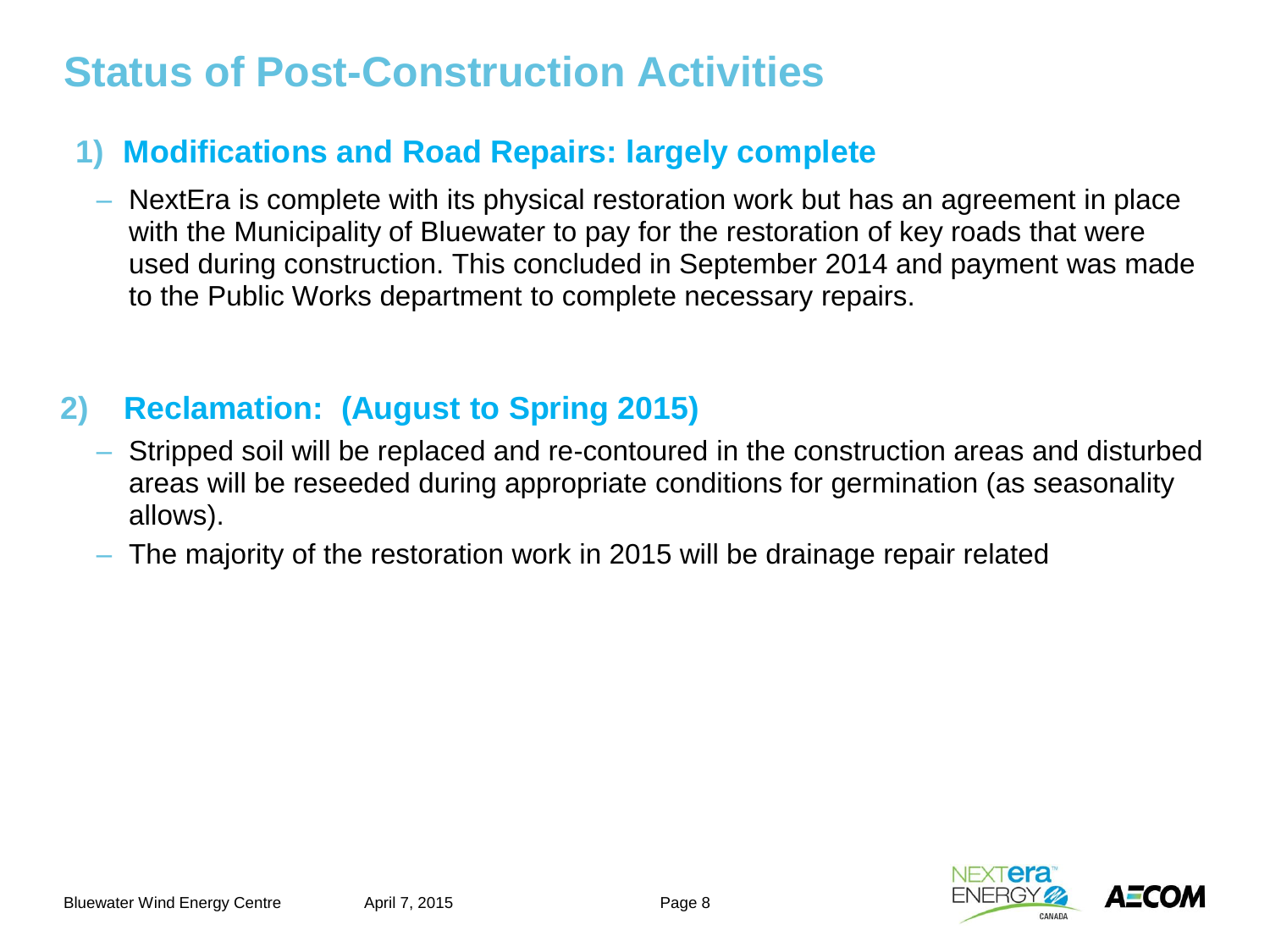# **Update on Operations**

### **Wind Energy Centre Reached Commercial Operation: July 19, 2014**

- Operations building located in Zurich
- Over 133,000 megawatt hours of wind energy has been produced since commercial operation. The average home uses approximately 1 megawatt (1 million watts) of energy each month.
- The facility has been operating extremely well with an Availability Factor > 98%.
- Bluewater Wind employs 4 Full Time employees as well as more than a dozen shared specialists in **Ontario**
- Operations staff have completed both the required 500 hour "Break In" maintenance on all turbines and the first semi-annual scheduled service.



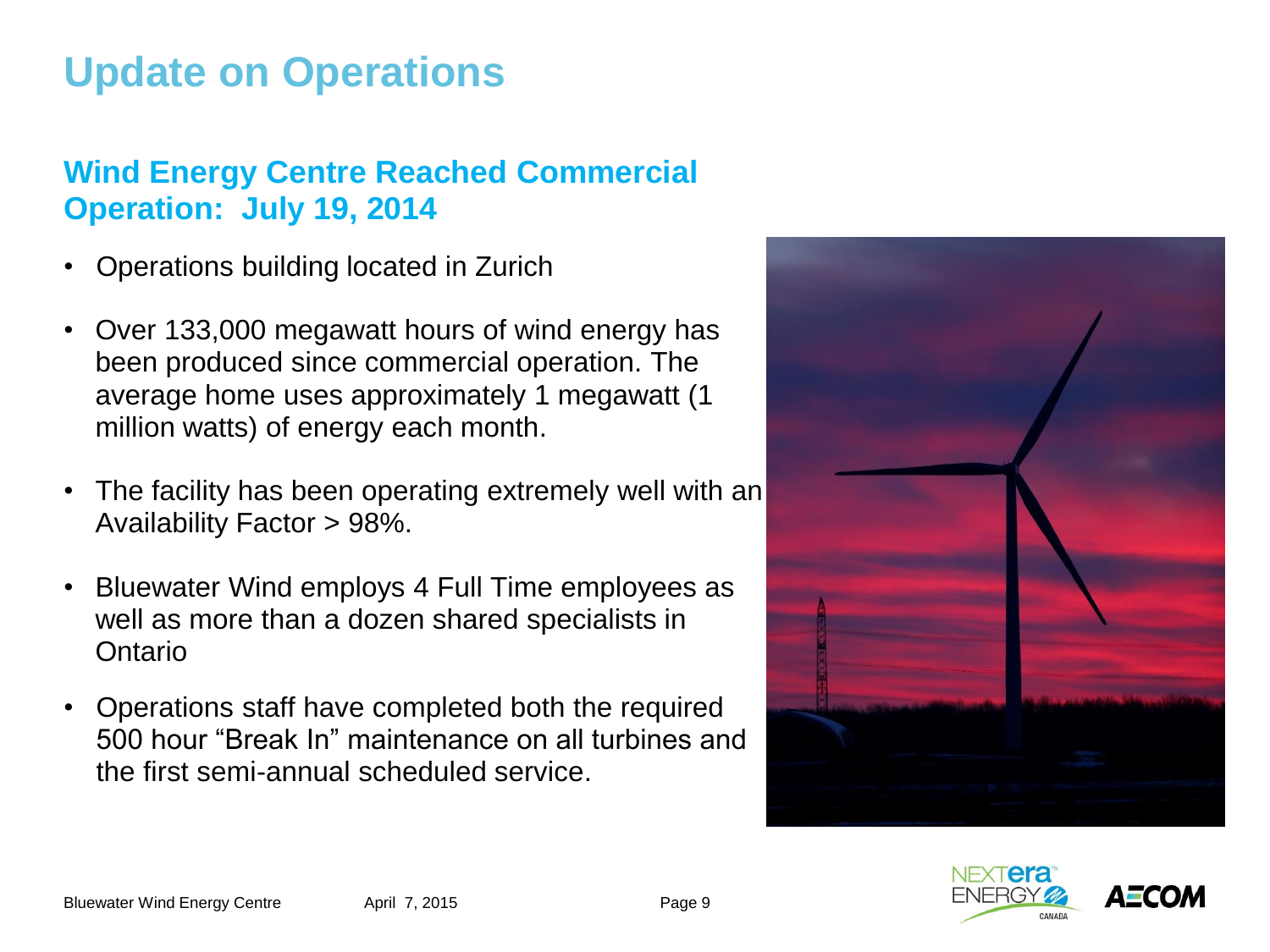# **Operations – Complaint Resolution:**

- NextEra acknowledges that some members of the community may have concerns regarding construction activities and long-term wind farm operations.
- To resolve disputes in a collaborative manner, NextEra follows its complaints resolution process.
- Should any complaints arise throughout the course of the construction, operation and decommissioning phases, a NextEra representative will contact the complainant to understand and seek a resolution.
- NextEra will **notify the local MOE** (Ministry of Environment) **district office** of the complaint **within 2 business days** of receipt of the complaint (**1 business day** if the complaint is related to **Ground Water**).
- The MOE notification will include:
	- Description of the nature of the complaint;
	- Wind direction at the time of the incident related to the complaint;
	- Time and date of the incident related to the complaint; and
	- A description of the measures taken to address the cause of the incident and to prevent a similar occurrence in the future

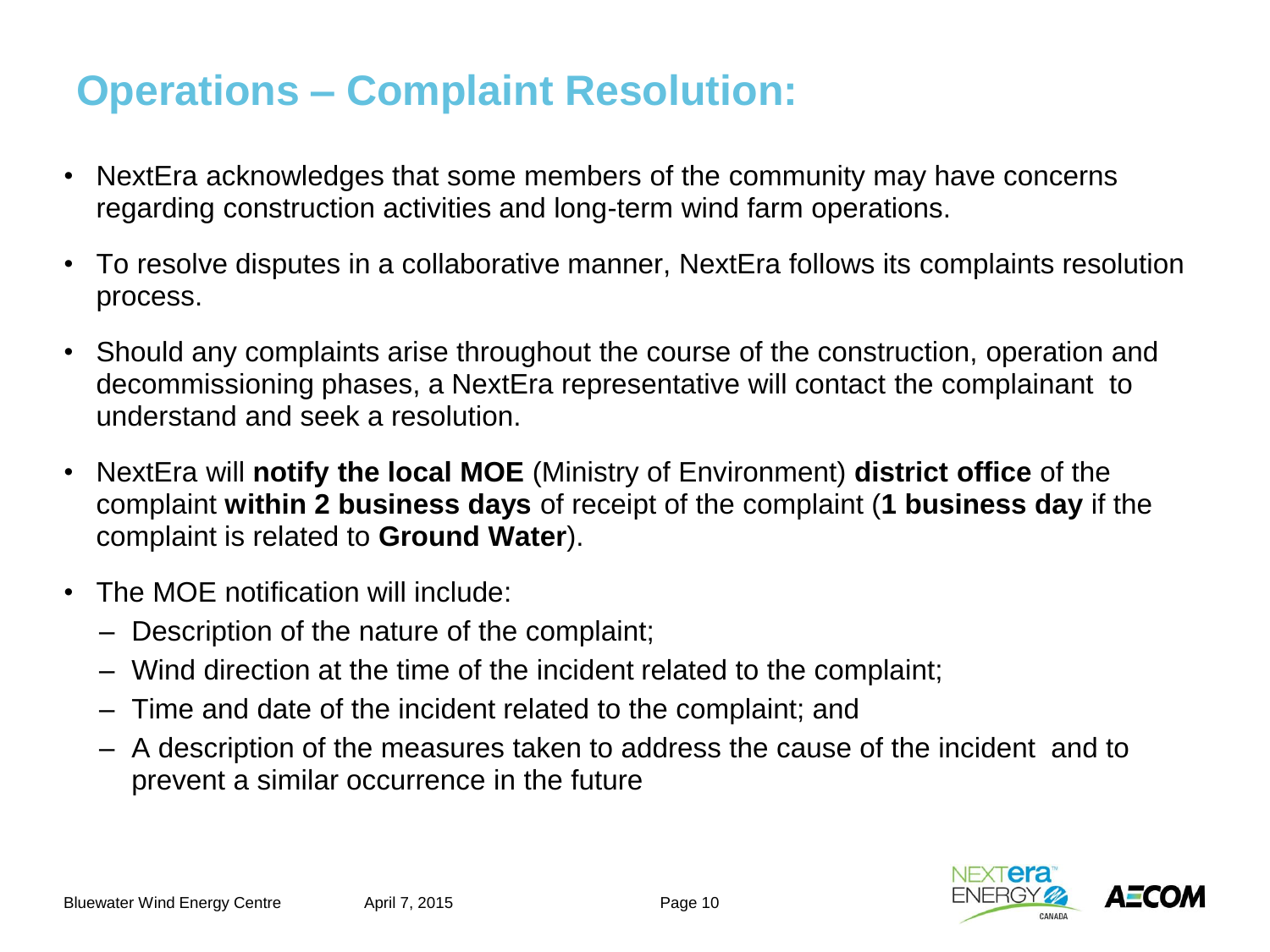# **Operations – Complaint Resolution, cont'd:**

- NextEra will provide the local MOE district office with a written records of the complaint **within 8 business days** of the complaint.
- As soon as possible, **no later than three (3) days** call complainant to follow up.
- Prepare letter to respond to customer/citizen and mail **within 5 days of receiving complaint**.
- Information requests and complaints about the local operations and maintenance can be addressed to:

**NextEra Energy Canada, LP 390 Bay Street, Suite 1720 Toronto, ON M5H 2Y2**

**Toll Free Phone: 1-877-463-4963**

**Main Office Line: 416-364-9714**

**Email: bluewater.wind@nexteraenergy.com**

**Website: www.NextEraEnergyCanada.com**

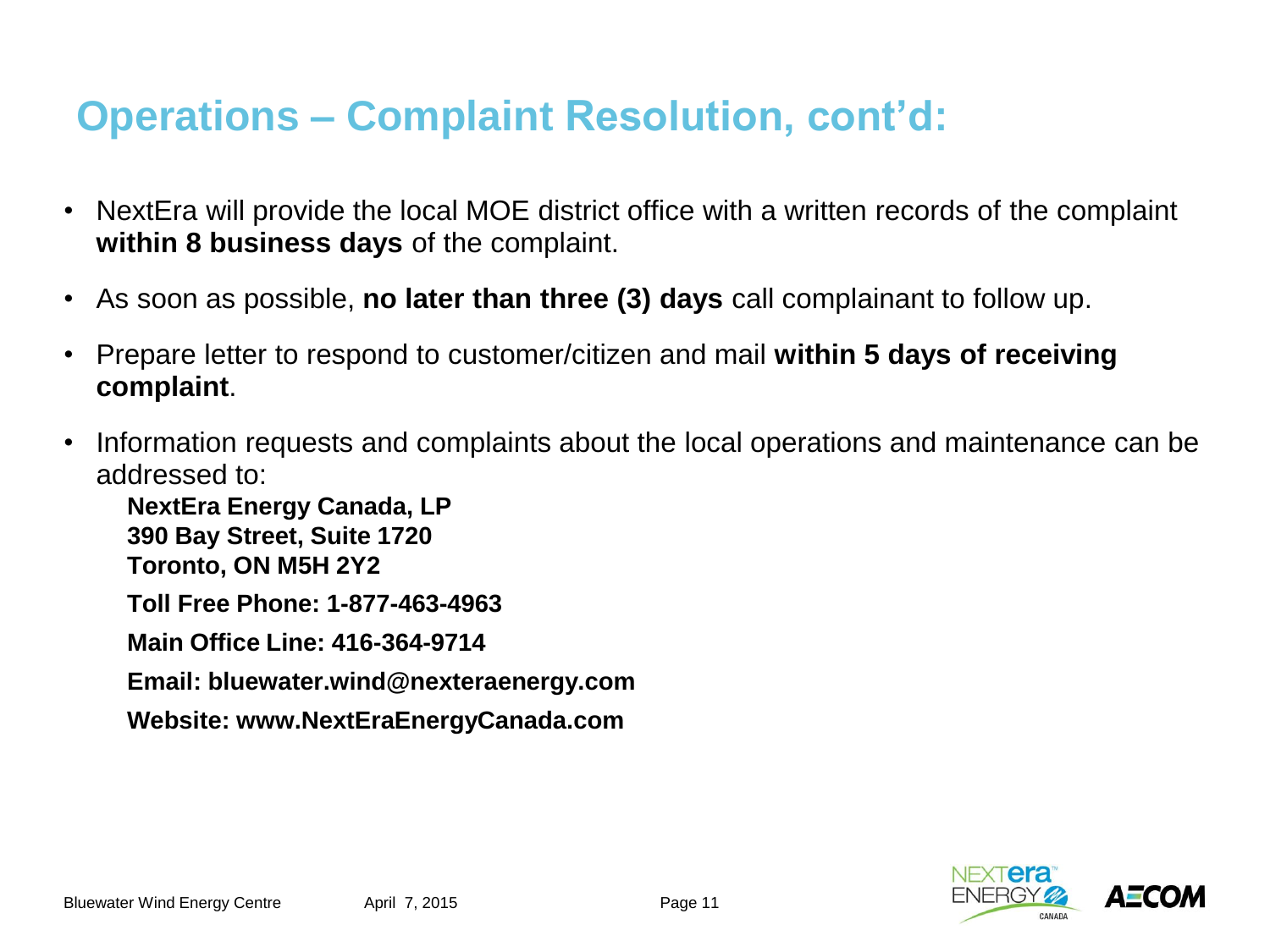# **Monitoring and Mitigation Measures**

- **Species-At-Risk (SAR) Monitoring**
	- Annual Report on the **2014** Species at Risk mortality monitoring has been prepared. **(Not required to be submitted to the MNR, it is required that we keep it on file at the site).**
	- All 45 turbines were searched monthly
	- **Two Species at Risk mortalities were observed in 2014.** In response, we adhered to the measures required by our Operational Mitigation plan and conducted a habitat assessment within 200m of the turbine at which the mortality was found. We also increased the frequency of monitoring at those turbines from monthly to weekly for the remainder of the 2014 season
	- Species at Risk Monitoring continues for the life of the project
	- 2015 Species at Risk monitoring will begin May 1 and continue through October 31

### • **Bird and Bat Monitoring**

- Monitoring will be conducted in accordance with requirements of the REA and MNR **Guidelines**
- Monitoring will begin May 1, 2015
- Turbine searches will occur twice weekly from May 1st through October 31st, and raptor surveys will continue weekly from November 1st through November 30th.
- Correction factors are applied in order to calculate overall estimated mortality rates across the project
- Annual report provided to MNR by March 1 following each year of monitoring
- $-$  A minimum of 3 years of monitoring are required

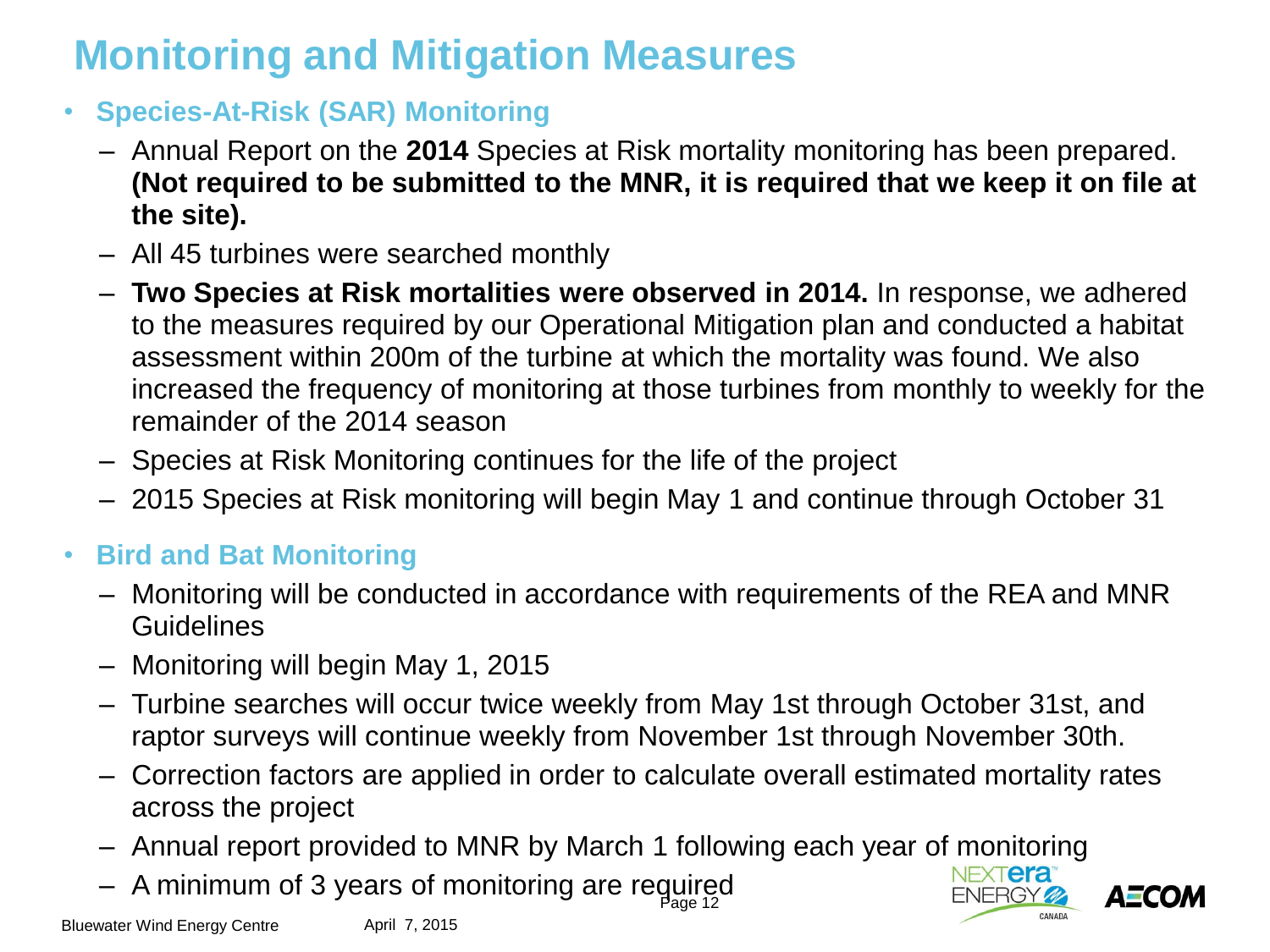# **Monitoring and Mitigation Measures**

### • **Environmental Effects Monitoring Plan:**

– In accordance with the requirements of Ontario Regulation (O.Reg.) 359/09, the Environmental Effects Monitoring Plan addresses various elements including, but not limited to, heritage and archaeological resources, natural heritage features and noise.

### • **Noise**

– The Provincial Environmental Protection Act (EPA) requires that noise emissions for any new projects must not have any adverse effects on the natural environment and not exceed 40dBA when wind speeds are of 6 metres/second and below.

NOTE: the allowable noise levels increase during higher wind speeds.

- $-$  The Acoustic Emission report was submitted on February 5<sup>th</sup>, 2015, to the Ministry of the Environment and Climate Change (MOECC). The facility is operating below the maximum noise emissions thresholds set by the MOECC.
- Noise emissions will not likely change unless there is damage to the equipment (immediately recognized by the computer monitoring system and addressed by the operations team).
- The Acoustic Immission audits commenced in Fall 2014, and will continue through Spring 2015. The Fall Acoustic Immission report will be submitted by July 2015, and the Spring Acoustic Immission report will be submitted by January 2016.

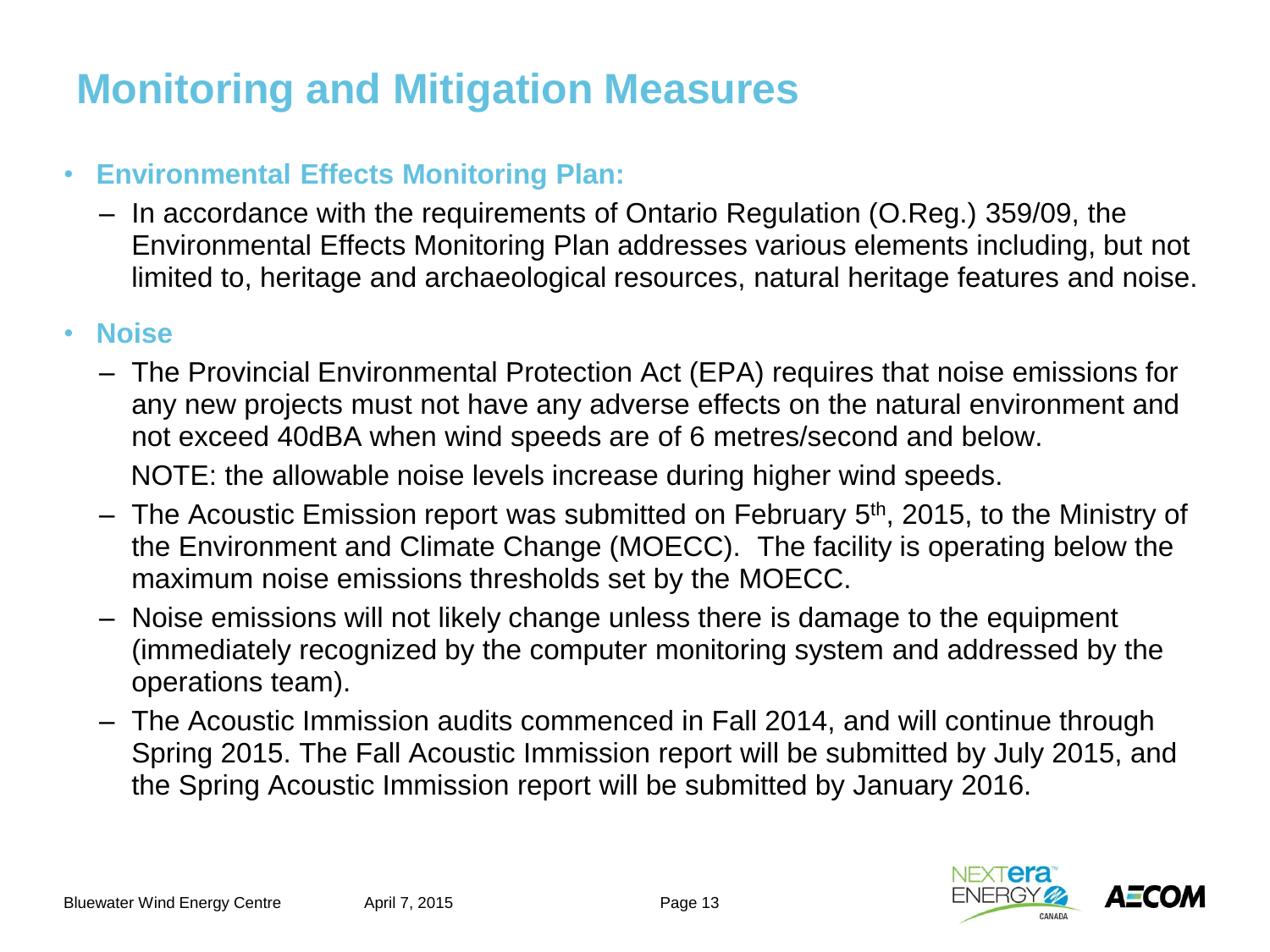# **Retirement and Decommissioning**

### **Lifespan**

- ‒ The average lifespan of a turbine is 25 years.
- ‒ At the end of its lifecycle, a wind facility can either be decommissioned or repowered.

#### **Repowering:**

- ‒ If the economics are viable, a facility may be repowered with new technology.
	- NextEra Energy has replaced hundreds of old turbines with 34 Siemens 2.3 MW machines at the Altamont Pass facility in California. Several kms of overhead electrical lines, electrical poles and redundant service roadways were also removed.

#### **Decommissioning:**

- ‒ The process and impacts are similar to the construction phase, but in reverse sequence:
- **Temporary Work Areas:**
	- Creation of temporary work areas (50 m x 50 m area with topsoil removed).
	- Creation of crane pads (15 m x 35 m area with topsoil removed and crushed gravel added).
- **Removal of Equipment and Buildings:**
	- Use of cranes to remove the blades and hub and tower segments and use of trucks for the removal of turbines, towers and associated equipment.
	- Removal of above-ground lines and poles that are not shared with Hydro-One and filling of holes with clean fill.
	- Demolition of the substation.
	- Removal of roads and replacement with clean sub- and top-soil, unless the landowner requests that the roads be left in place.

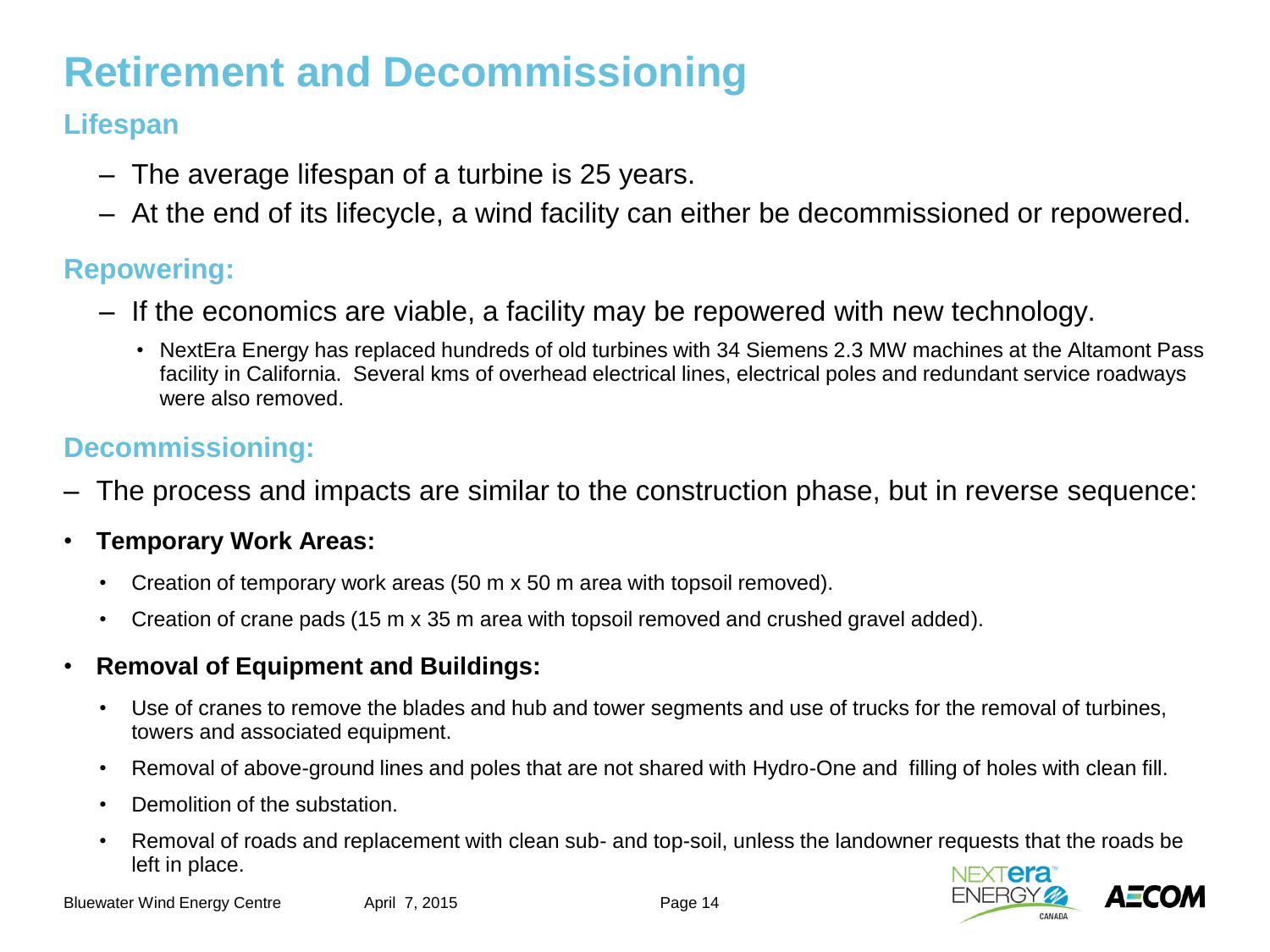# **Retirement and Decommissioning**

#### **Decommissioned Equipment Left in Place:**

- Underground electrical lines will be cut and the ends buried 1 m below grade. These lines are inert and will have no negative impacts on the environment, soil and cultivation practices.
- Foundations will be left in place. The top 1 m will be removed and replaced with clean fill and stockpiled topsoil – to allow for cultivation of agricultural lands.

#### **Recycling:**

• All materials will be recycled, where possible, or disposed offsite at an approved and appropriate facility.

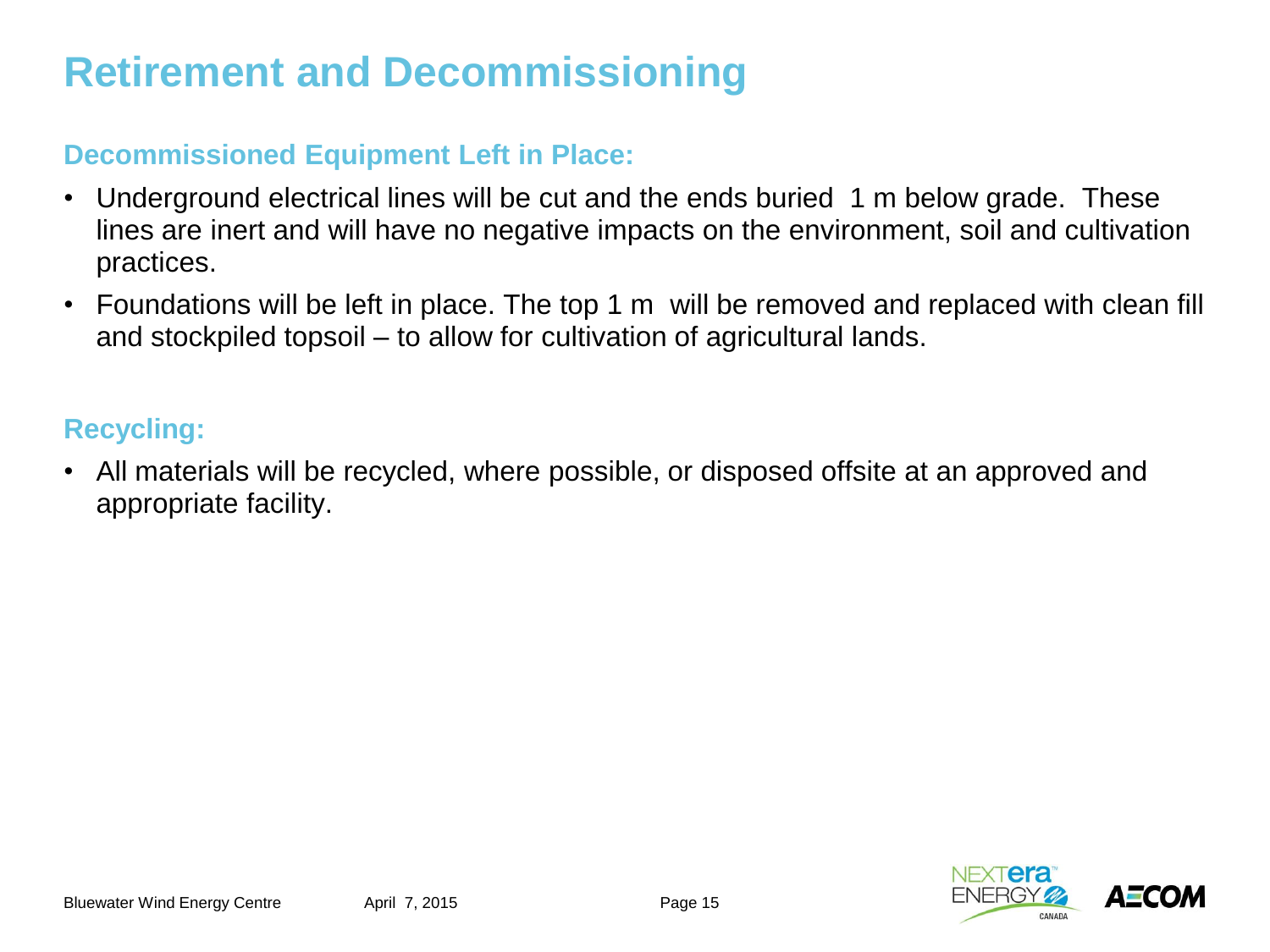## **Ongoing Community Involvement and Access to Information**

### **NextEra Community Support:**

- ‒ Local business and member of the community.
- ‒ Continued work with local businesses and vendors and use of local services/materials when possible.
- ‒ Community Vibrancy Funds established with Municipality of Huron East
	- A Community Vibrancy Fund was established in 2013 to support community initiatives and partnerships that may not be otherwise financially feasible through the local tax base. Varna Wind, LP, will contribute \$49,000 annually for the next 20 years to the Municipality of Huron East.
- ‒ Local Charitable contributions

#### **NextEra Website:**

- ‒ The project information on NextEra's website will be live indefinitely.
- ‒ Further communication may be posted on the website, or done via direct mail or through the media
- ‒ General Requests for Information:
- Email: **bluewater.wind@nexteraenergy.com** Telephone: 1-877-463-4963

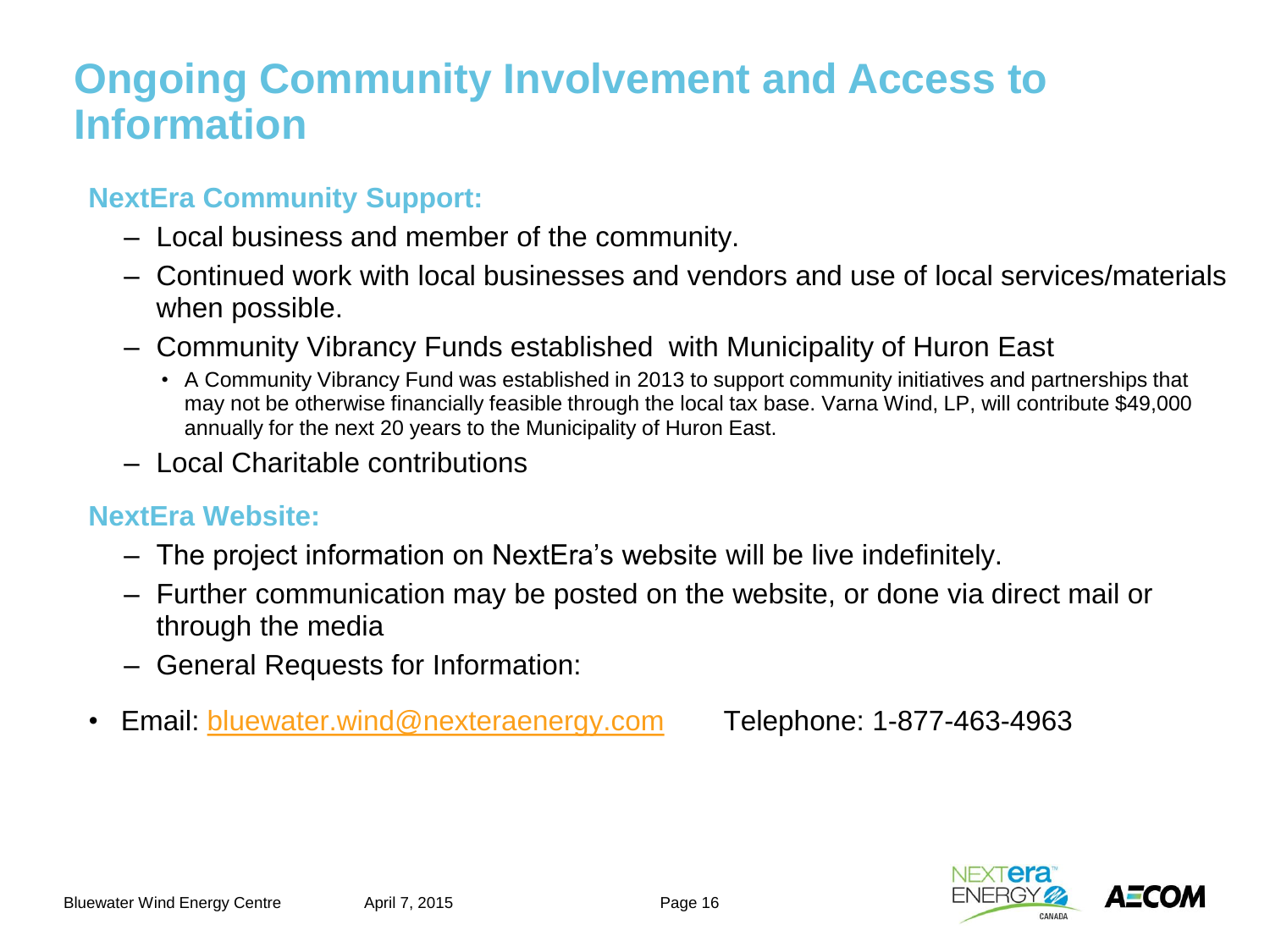# **Conclusion of the CLC Process**

### **Requirements Under the Renewable Energy Approval (REA):**

- NextEra must make reasonable efforts to form a Community Liaison Committee (CLC) in order to facilitate two-way communications on issues or concerns related to the construction, installation, use, operation, maintenance and retirement of the Facility.
- The CLC is to operate for a minimum of two years from its formation and meet at a minimum twice a year.

#### **CLC Meetings Held To-Date:**

- 4 CLC Meetings
	- **CLC # 1**  October 16, 2013
	- **CLC # 2** May 21, 2014
	- **CLC # 3**  December 10, 2014
	- **CLC # 4**  April 7, 2015
- Site Tour May 21, 2014

#### **Requirement for Future CLC Meetings:**

• As per the REA, at the end of the two-year period, NextEra and the MOECC will discuss whether or not the CLC should continue operating.

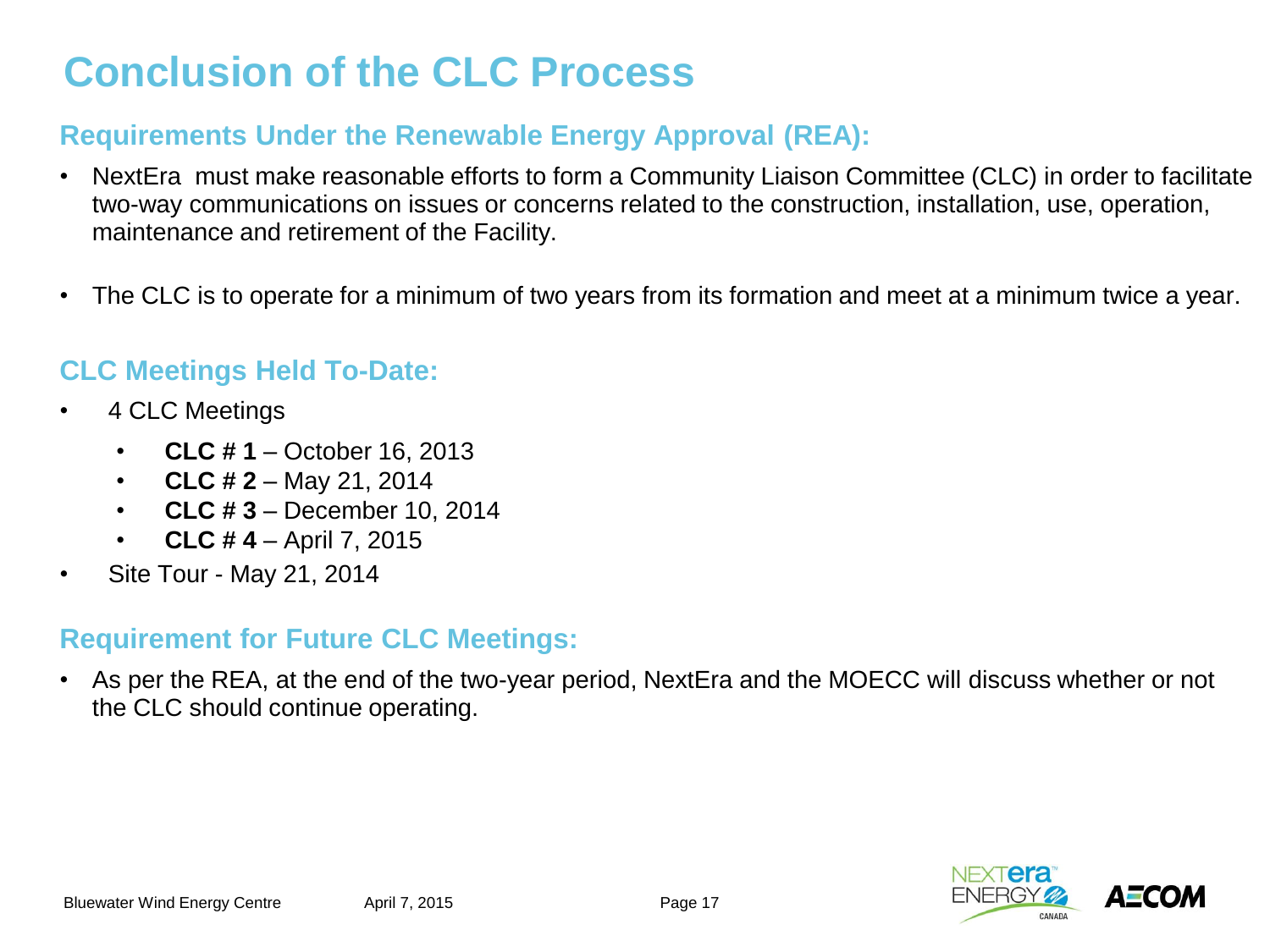# **Depositions from Members of the Public**

- The CLC meetings are open to the general public for observation.
- Brief depositions (up to 3 per meeting, at a maximum of 5 minutes each) may be made by members of the general public, providing the depositions pertain to items on the meeting agenda (i.e., the construction, installation, use, operation, maintenance and retirement of the Facility).
- Depositions will be selected at the discretion of the CLC Facilitator and in consultation with the CLC members and NextEra.
- No depositions received